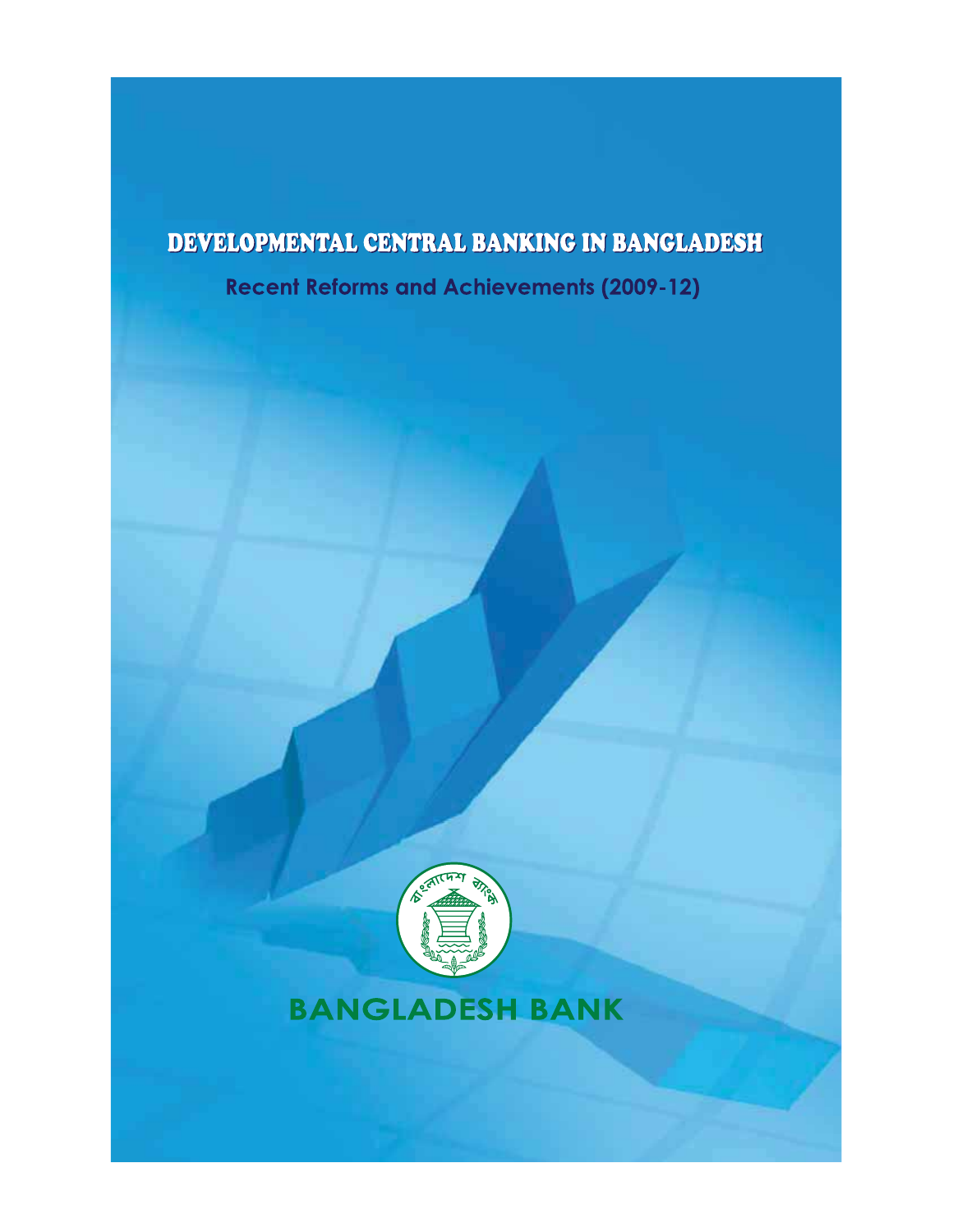# **Developmental Central Banking in Bangladesh Recent Reforms and Achievements**

**(2009-12)**



Bangladesh Bank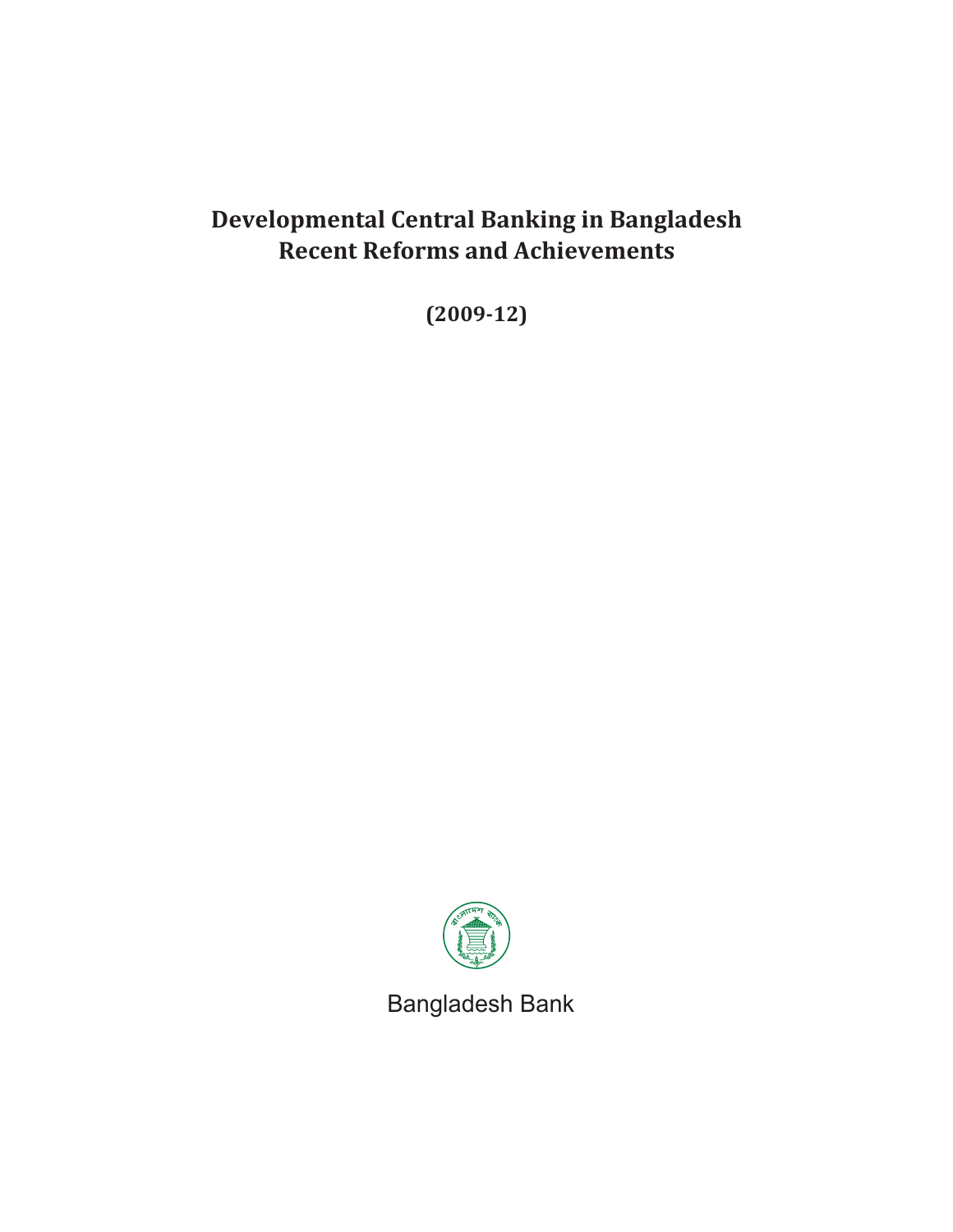# **Foreword**

Bangladesh Bank (BB), a developing country central bank, is mandated by its charter to promote and maintain high level of output, employment and real income, fostering growth and development of the country's productive resources; besides preserving monetary and financial stability. While remaining ever watchful about preserving stability, BB has also remained proactive in its mandated developmental role, with monetary and credit policy stance supporting attainment of the government's inclusive growth and poverty reduction goals based on national aspirations and global visions like the UN MDGs.

In recent years, BB has brought about deeper engagement of the country's financial sector in this developmental role with a social responsibility driven financial inclusion drive in a manner reinforcing rather than impairing stability; by simultaneously stimulating incremental output and its demand generated by new employment and income. To promote and facilitate the financial inclusion drive BB has taken up comprehensive reform and upgrading of the country's financial market infrastructure; including inter alia setting up of fully automated nationwide online clearing and settlement system, hastening automation in banks, and appropriate regulatory and supervisory regimes for effective oversight of risk management, internal controls and customer interest protection for the new customer segments acquired in financial inclusion drives. Incentives like modest refinance lines from BB and limited interest subsidies from government budget have been made available where necessary, to promote lending to small-holder/tenant farmers and SMEs. All banks operating in Bangladesh, local and foreign, private and state-owned, have come forward enthusiastically in the financial inclusion drive, reaching out to new customer segments with new branches and new cost effective service delivery modes through locally active Micro Finance Institutions (MFIs), and off branch mobile phone/smart card based arrangements using area agents in local communities. State-owned banks have achieved a major breakthrough into new customer base by opening around ten million new bank accounts of small holder farmers and other rural and urban people of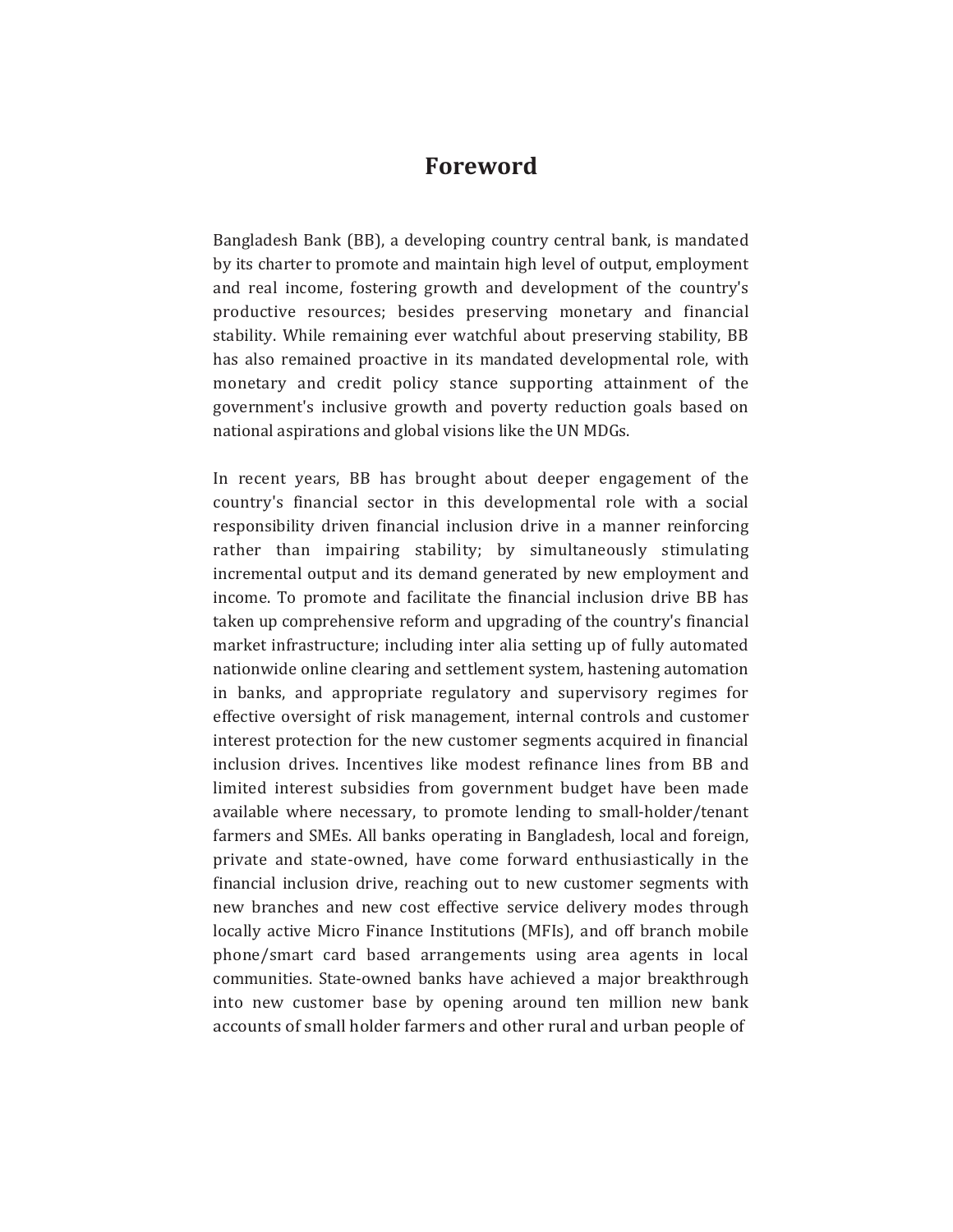small means, free of charge and with nominal initial deposits as low as Taka 10 (about twelve cents); enabling direct delivery of agricultural input subsidies and social safety net payments from the government into these accounts, besides usual savings and payment transactions. Moreover, the financial inclusion campaign promoting socially responsible financing, BB's green banking initiatives promoting environmentally responsible financing have also been embraced by Bangladesh's banking sector with warm enthusiasm.

Aided by these initiatives, the real economy in Bangladesh remains abuzz with activity. Substantial improvement in well being of the rural population is evidenced by tightness of the rural labor markets with sharp rise in real wages, and by decline of poverty at annual rate of around two percent of population. Bangladesh's real GDP growth has averaged above six percent in recent years, amid ongoing global economic slowdown. This booklet highlights the various facets of recent BB initiatives in its mandated developmental role. I hope this will be of interest to general readers and staffers of other central banks, stimulating mutual learning from each other's experiences and ideas about how central banks can play developmental role in a manner reinforcing rather than impairing stability.

(Atiur Rahman) Governor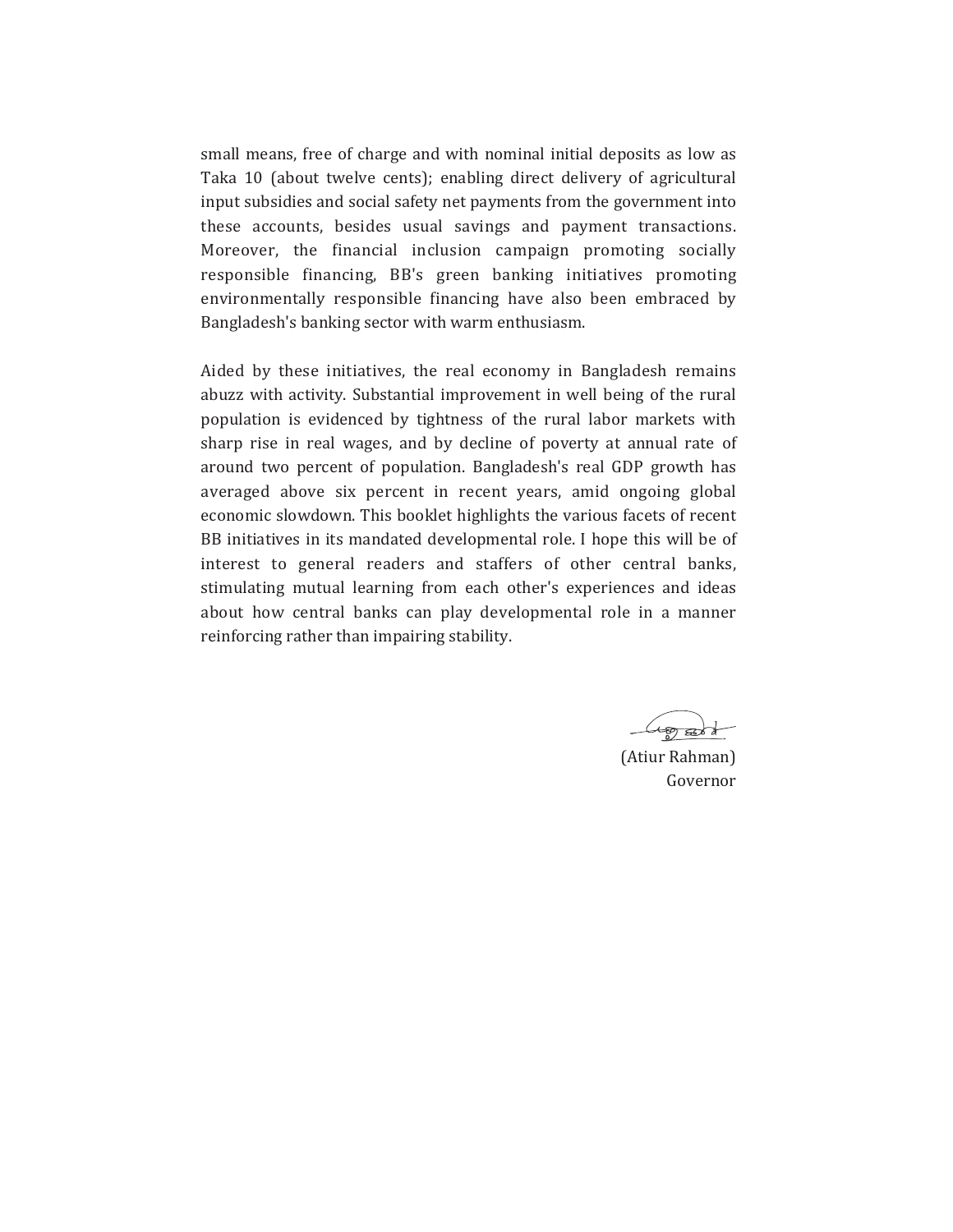# **Contents**

| Background | 07 |
|------------|----|
|------------|----|

- Financial Inclusion Campaign 08
- Automation of the Banking System 13
	- Automation in Bangladesh Bank 17
		- **Green Banking Initiatives** 19
- Achievement of Satisfactory Sovereign Rating 21
	- **Concluding Remarks** 21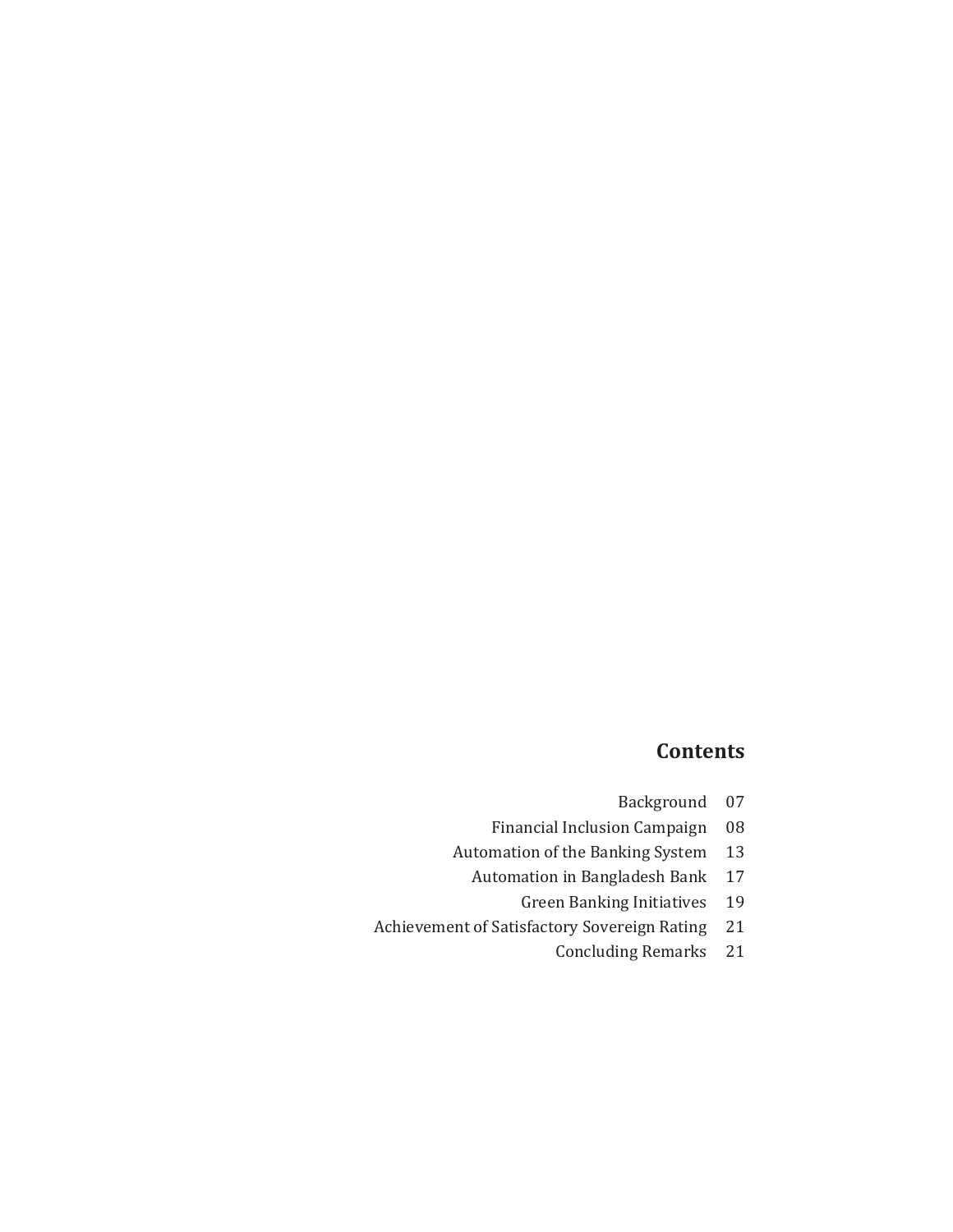#### 1. Background

Bangladesh Bank (BB), the central bank of Bangladesh is mandated by its charter to promote and maintain high level of output, employment and real income, fostering growth and development of the country's productive resources besides the orthodox mandates of preserving monetary and financial stability. Accordingly, BB's monetary and credit policies consistently adopt stance supportive of the government's inclusive growth and poverty reduction set in light of domestic aspirations as well as of global visions like the UN MDGs. BB adopts a two pronged approach in supporting growth objectives without compromising the monetary and financial stability objectives. Firstly, a BB guided corporate social responsibility driven financial inclusion campaign is reaching out with financial services to the hitherto unserved and under-served productive economic sectors (like small holder agriculture and SMEs), stimulating employment, income and output. Secondly, BB's credit policies maintain some degree of deliberate directional bias, encouraging and supporting credit flows for productive purposes while discouraging credit expansion for unproductive wasteful and speculative uses. Employment and income generated by credit flows to productive sectors create new domestic demand while at the same time also generating new output to meet the additional demand, acting as inbuilt stabilizer.

This two pronged growth supportive approach has served Bangladesh economy well. The economy has been growing at a steady pace (six percent plus real GDP growth annually over the past decade); aided by sustained macroeconomic stability (fiscal deficits in low single digits as percent of GDP, CPI inflation seldom rising beyond single digits, stable domestic currency and growing foreign exchange reserves); private sector dynamism; social consensus and civil society activism for inclusive socioeconomic growth. Poverty is on steady decline with consistent pro-poor stance in social sector public expenditure; improvements attained in social development indicators are superior on some counts to those of higher income neighbors. Population growth has slowed down, and steadily rising per capita GNI is on course for crossingthe minimum Middle Income Country (MIC) threshold by 2020 or earlier.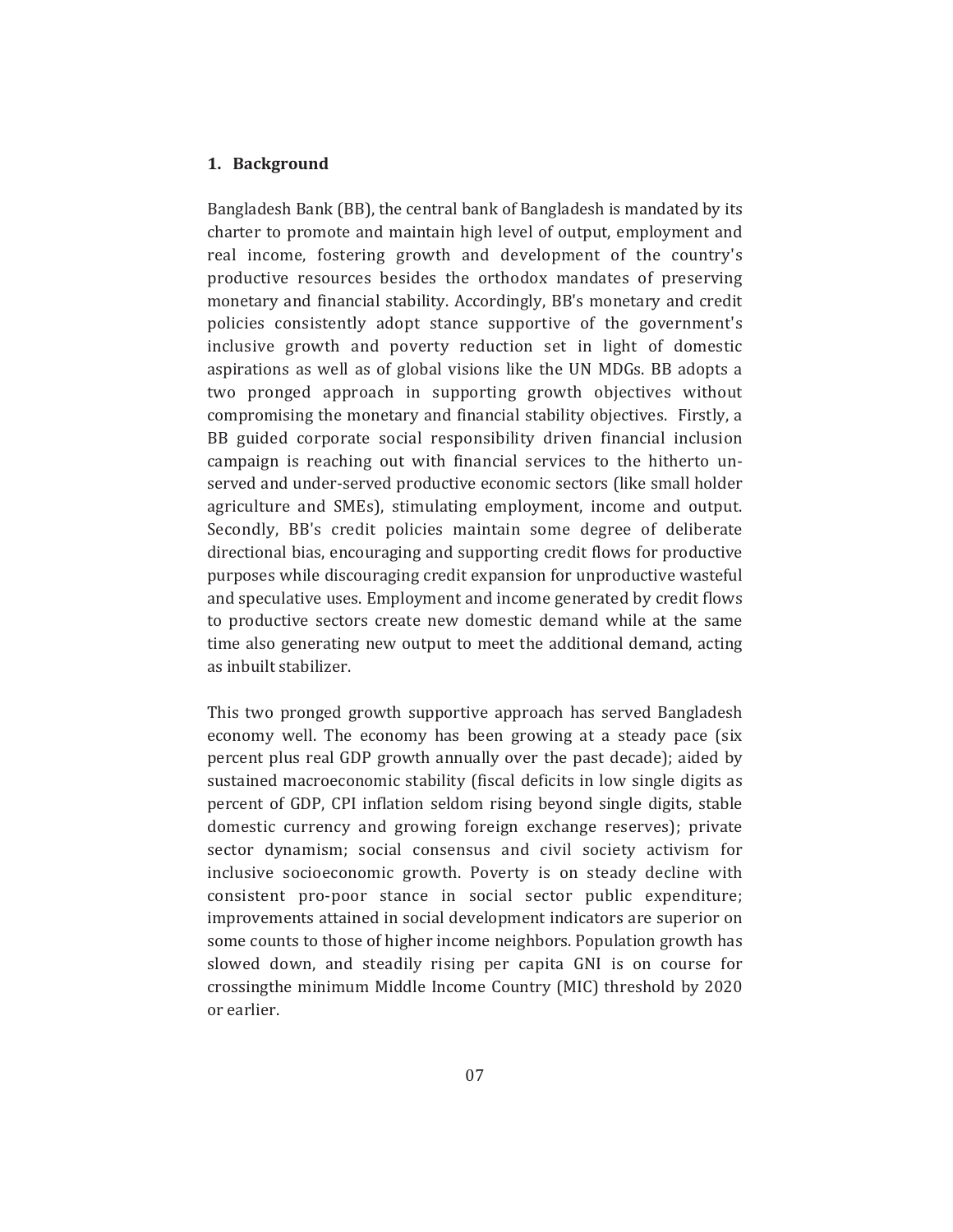#### 2. Financial inclusion campaign

BB has launched a comprehensive financial inclusion campaign to reach out with services hitherto un-served and underserved population segments and economic sectors (like small holder agriculture and SMEs). Motivated about their Corporate Social Responsibility (CSR) obligations by a preceding BB initiative, banks have enthusiastically engaged themselves in the financial inclusion campaign, innovating cost effective service delivery modes to reach out to diverse new customer segments. These initiatives have been supported by developments in IT infrastructure with nationwide connectivity for on line banking, with introduction of mobile phone based banking, and with fully automated inter-bank clearing and settlement of paper based and electronic fund transfers. Specific thrusts of the financial inclusion initiatives are summarized in the following paragraphs.

#### 2.1. Support and promotion of agricultural lending

Besides agricultural lending from two state owned agricultural lending institutions (Bangladesh Krishi Bank and Rajshahi Krishi Unnayan Bank), all commercial banks operating in Bangladesh (state owned or private sector owned, domestic or foreign) are now extending agricultural credit, directly, through regulated Micro Finance Institutions (MFIs) or through intermediaries in value chain. Total disbursements of agricultural credit are on steadily rising trend Taka 92.84 and 131.37 billion respectively from FY09 to FY12. Alongside close monitoring of credit volumes, a specialized BB department exercises oversight on hassle free credit disbursement and other customer interest protection issues. Mobile phone based financial service delivery processes promoted by BB is expanding rapidly, and is expected to facilitate cost effective agricultural credit delivery and recovery to and from farmers in remote rural locations.

# 2.2. Credit program for sharecroppers

Sharecropper farmers had long been excluded from formal financial system because of lack of collateral. In the FY10 BB launched a refinance scheme worth Taka 5.0 billion for landless sharecroppers in partnership with BRAC, the largest non-bank MFI in Bangladesh. This is a first ever initiative for this productive group of farmers. The scheme is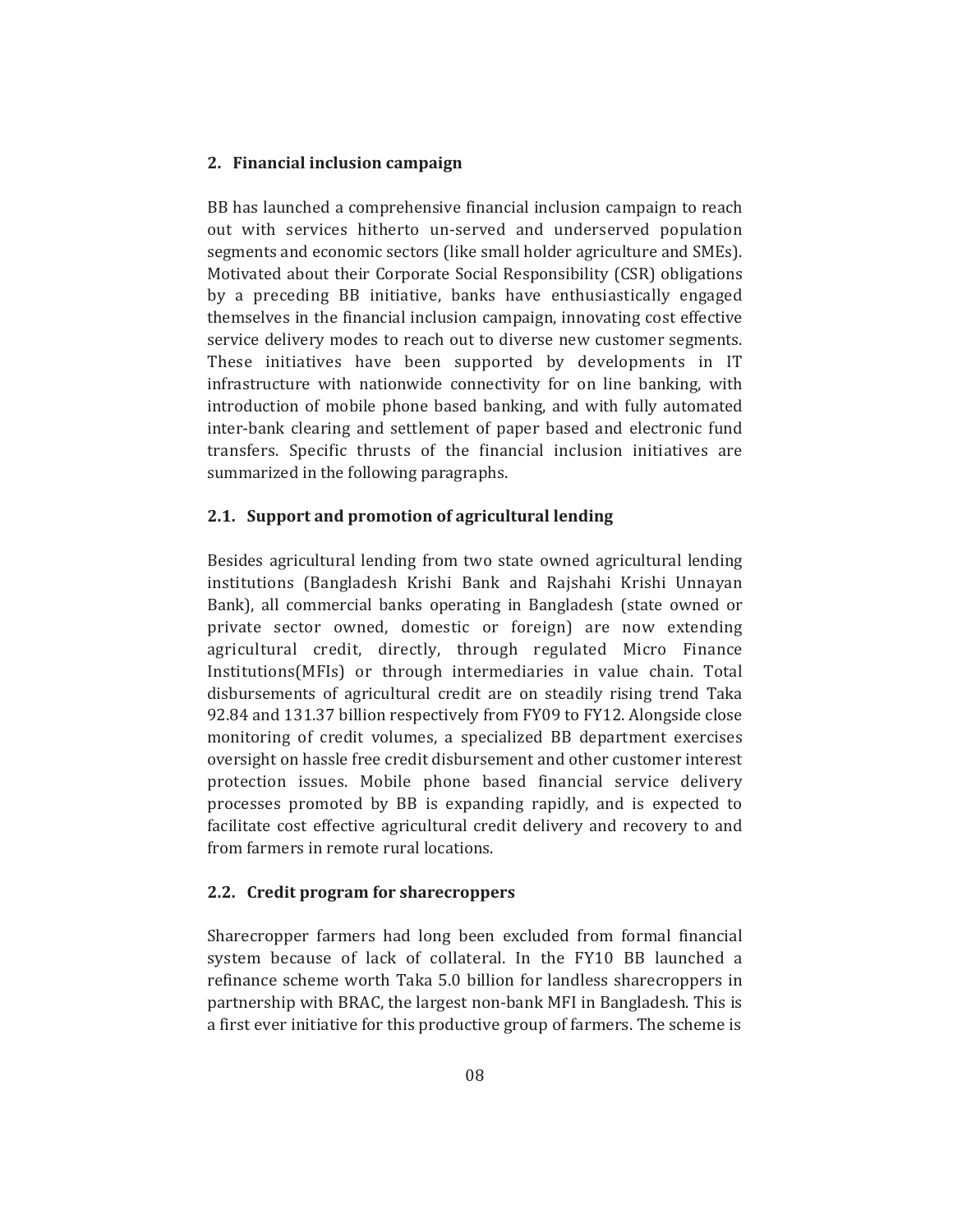promoting social collateral; peer pressure ensures loan repayments and mitigates default risks. Under this scheme, BRAC has provided loans to almost 481 thousand sharecroppers in 250 upazilas in 48 districts till September 2012; against which BB has provided BRAC with refinance facility.

Apart from this, state-owned banks also extend loans to sharecroppers, a sizable number of whom are women farmers. Agricultural credit totaling Taka 10.86 billion was disbursed by these banks in FY12 to around 500 thousand sharecroppers. Some privately owned banks too are also coming forward to provide such loans to the sharecroppers recently, prompted by their CSR obligations.

# **2.3. Credit at concessional interest rate promoting cultivation of spices, lentils, oilseeds, etc.**

Agricultural credit at concessional 4 percent interest rate per annum is being extended by banks to farmers for growing of pulse, spices, lentils and oilseeds. Banks get six percent interest subsidy from government through BB against these loans. Local productions of these specialized crops are already contributing significantly towards reduction of import dependence.

#### **2.4. Support of credit for crop diversification**

An ADB assisted crop diversification credit project is extending credit for growing of higher value crops (vegetables, fruits, flowers, spices, oilseeds) in the country's poverty ridden North-Western region. The new second version of the project is disbursing these loans through BRAC, under oversight of two private sector banks (BASIC, and Eastern Banks).

# **2.5. Credit for environmentally benign projects supported by Taka 2.0 billion BB refinance line**

BB has introduced a refinance line for banks against their loans to environmentally beneficial projects like renewable energy generation, installation of Effluent Treatment Plants (ETP) and of new energy efficient technologies (like Hybrid Hoffman Kilns (HKK) in brick manufacture) at a concessional 5 percent interest rate. Till October 2012. BB refinanced a total of Taka 801.1 million from this refinance line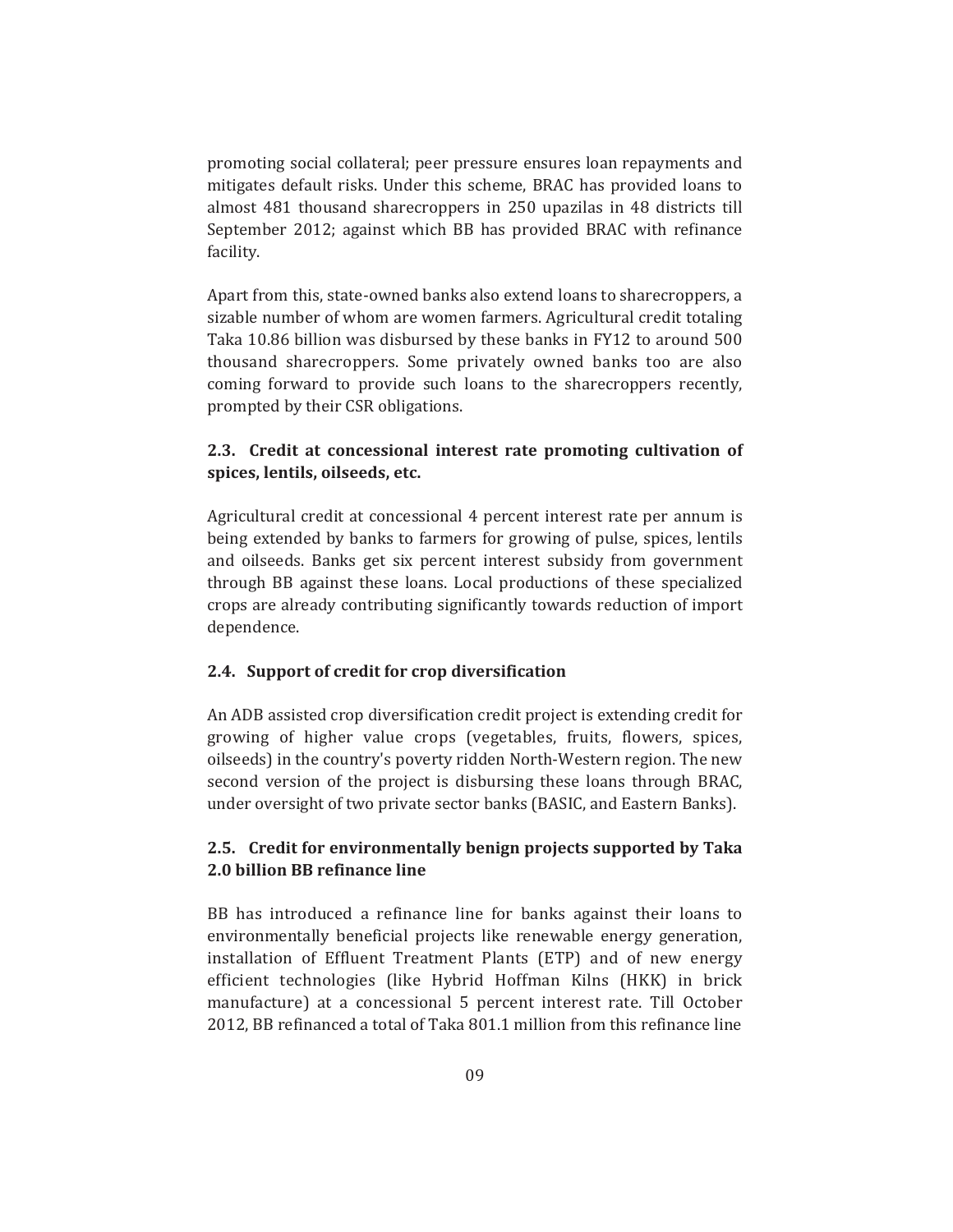including Taka 358.0 million in solar energy, Taka 227.9 million in bio-gas, Taka 90.4 million in ETP and Taka 124.8 million in HHK technologybased brick making industry.

#### 2.6. No-frill accounts for farmers and other underprivileged people

In a major financial inclusion initiative, banks have opened more than ten million new bank accounts in names of small farmers and other rural and urban people of small means at no charge, with nominal initial deposits as low as Taka ten (about twelve US Cents). These accounts are being used by the account holders for receipt of agricultural input subsidies; social safety net payments etc.; besides use as savings and payments medium.

#### 2.7. School banking, financial literacy initiatives

With a view to fostering savings habits and financial literacy among the young, banks have launched 'School Banking' initiatives in schools. So far, 45 scheduled banks have opened around 67 thousands accounts for the school students. Besides, a DFID supported financial literacy campaign is underway to create mass awareness of benefits of opening bank accounts and using to best advantage of account holders.

#### 2.8. SME credit programs

Considering SME development as one of the important development agenda of the country, BB has initiated a comprehensive policy and programs on SME credit with the following special features:

- Setting up an indicative target for SME loan disbursement;
- Following the Area Approach Method with cluster development policy;
- Prioritizing small entrepreneurs, women entrepreneurs with special emphasis for manufacturing and services sectors;
- Following a separate business strategy in financing SME with speedy loan sanction and disbursement.

Accordingly, an indicative yearly target of disbursing SME credit by the banks and financial institutions were fixed for every year since 2010. Till September 2012, about Taka 496.0 billion (about 85 percent of the target)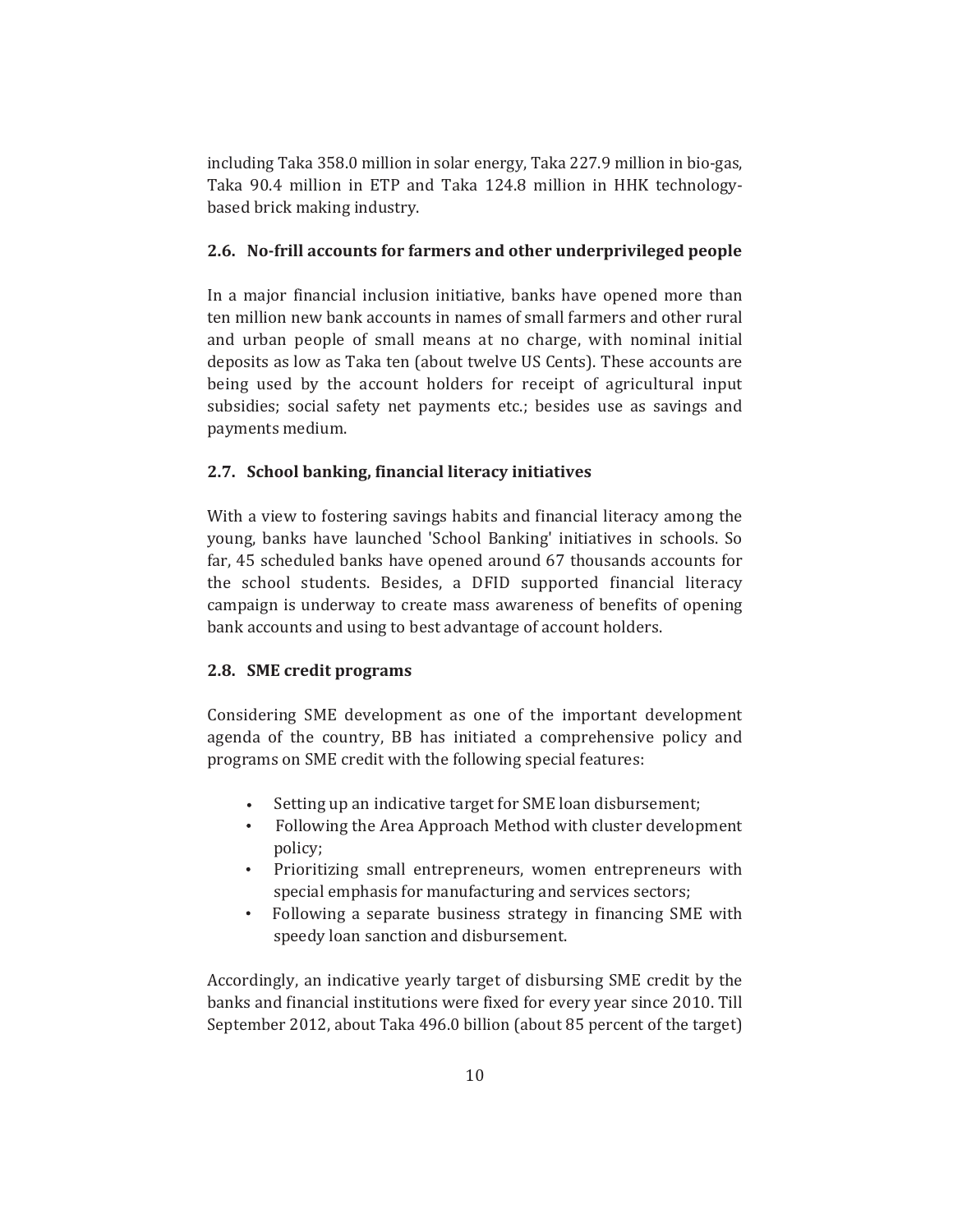were disbursed to 3,59,110 enterprises. The SME activities of all banks and financial institutions are under the purview of strict monitoring of BB. A new department namely 'SME and Special Programmes Department' has been established on December 2009 in BB, which is solely responsible for policy formulation, facilitating fund, monitoring and development of entrepreneurship in the SME sector. Besides, a separate inspection department has also been established in BB to effectively monitor this type of credit.

## 2.9. Refinance schemes under SME sector

BB, with the help of government and different development partners, is now implementing five refinance schemes (Bangladesh Bank Fund, IDA Fund, ADB-1 Fund, ADB-2 Fund and JICA Fund) for banks and financial institutions against their disbursed SME credit. All these funds are of revolving in nature. Till 30 September 2012, an amount Taka 25.72 billion has been refinanced against 32,018 enterprises. Against the disbursement, Taka 17.61 billion has been recovered and the outstanding amount of SME credit was stood Taka 17.69 billion as on 30 September 2012. Besides, with the assistance of JICA, a two-stage loan scheme amounting to JPY 5.0 billion has been formed to provide medium to long-term fund to small and medium enterprises through refinance and pre-finance facilities. Under this scheme, refinancing has been commenced since October 2012 having priority in productive manufacturing and service sector; and Taka 82.4 million has been refinanced so far to 22 enterprises.

#### 2.10. Women entrepreneurship development

For mainstreaming women in economic activities, BB has taken a number of initiatives to ensure women entrepreneurs to have access to financial facilities on simple terms and conditions. To ensure loan facility for the women entrepreneurs, at least 15 percent of total BB refinance fund for SME sector has been allocated for them at a reduced interest rate of 10 percent. Banks and financial institutions may sanction loan upto Taka 2.5 million to women entrepreneurs without collateral but against only personal guarantee under refinance facilities provided by BB. In order to include a large number of micro women entrepreneurs in the SME credit facilities, a policy of group based lending of up to Taka 50 thousand or above has been initiated.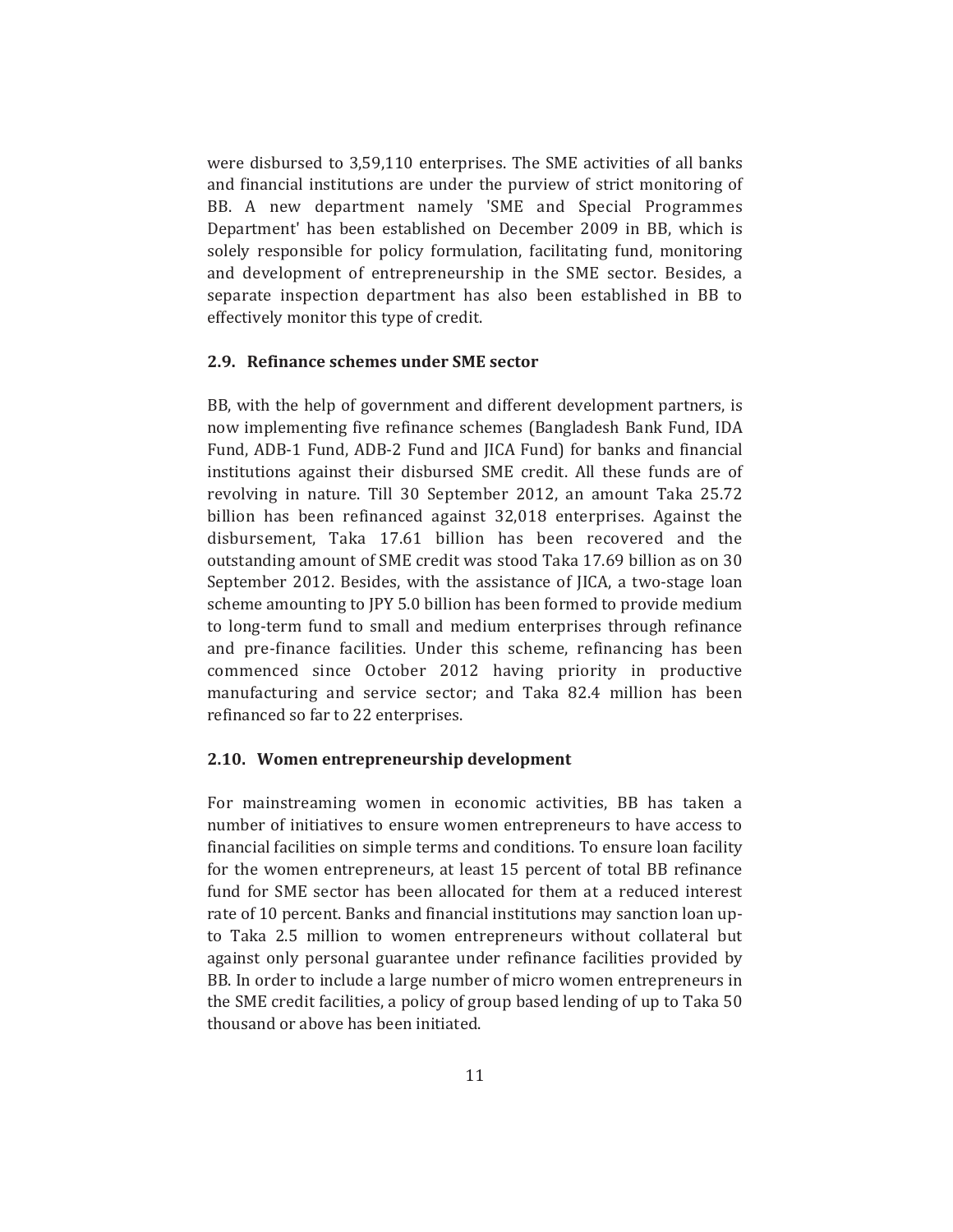BB has been providing refinance facilities to improve the existing SME loan environment and to make it more women friendly. The share of women entrepreneurs in total SME loan disbursement has been increasing successively. The number of women entrepreneurs and amount of financing by banks and financial institutions in 2010 were 13831 and Taka 18.05 billion respectively. In 2011, banks and financial institutions collectively disbursed Taka 20.48 billion to 16696 women entrepreneurs. At the end of September 2012, Taka 17.24 billion has already been disbursed among 12287 women entrepreneurs through banks and financial institutions. Additionally, under different refinance window of BB, Taka 4.47 billion has been refinanced to 6365 enterprises.

# 2.11. SME cluster development

With a view to mainstreaming SME credit, banks and financial institutions are advised to adopt cluster development policy. The objectives of this policy include strengthening of the existing cluster, development of new clusters in special sector, development and expansion of sustainable and competitive technology, skill development of entrepreneurs, development of marketing channels, reduction of credit risk and enhancement of overall product development. There are some localities in Bangladesh with conducive environment for producing distinct manufacturing goods; and again there are some localities that are famous for producing certain manufacturing goods. BB has already taken various initiatives for identifying different clusters around the country and is encouraging all stakeholders for further development of such clusters.

As per directives of BB, banks and financial institutions are also coming forward for SME cluster development. Various small-scale manufacturing clusters have already been identified by this time in 20-25 districts of Bangladesh. Light Engineering Cluster-Bogra; Agricultural Machineries Cluster- Sherpur, Bogra; Monipuri Tnat (handloom) Cluster-Kamalgonj, Moulavi Bazar; Agar Cluster- Baralekha, Moulavi Bazar; Khadi Cluster-Chandina, Comilla; Bamboo-Cane Cluster, Munshigonj; Leather and Footwear Cluster-Bhairav, Kishoregonj; Small Garments Manufacturing Cluster-Syedpur; Handicrafts Culture-Jamalpur; Tant Cluster-Ulipur, Rangpur; Tant Cluster-Shirajgoni; Soya bean cluster-Laxsmipur are some mentionable clusters in which banks and financial institutions are disbursing SME credit.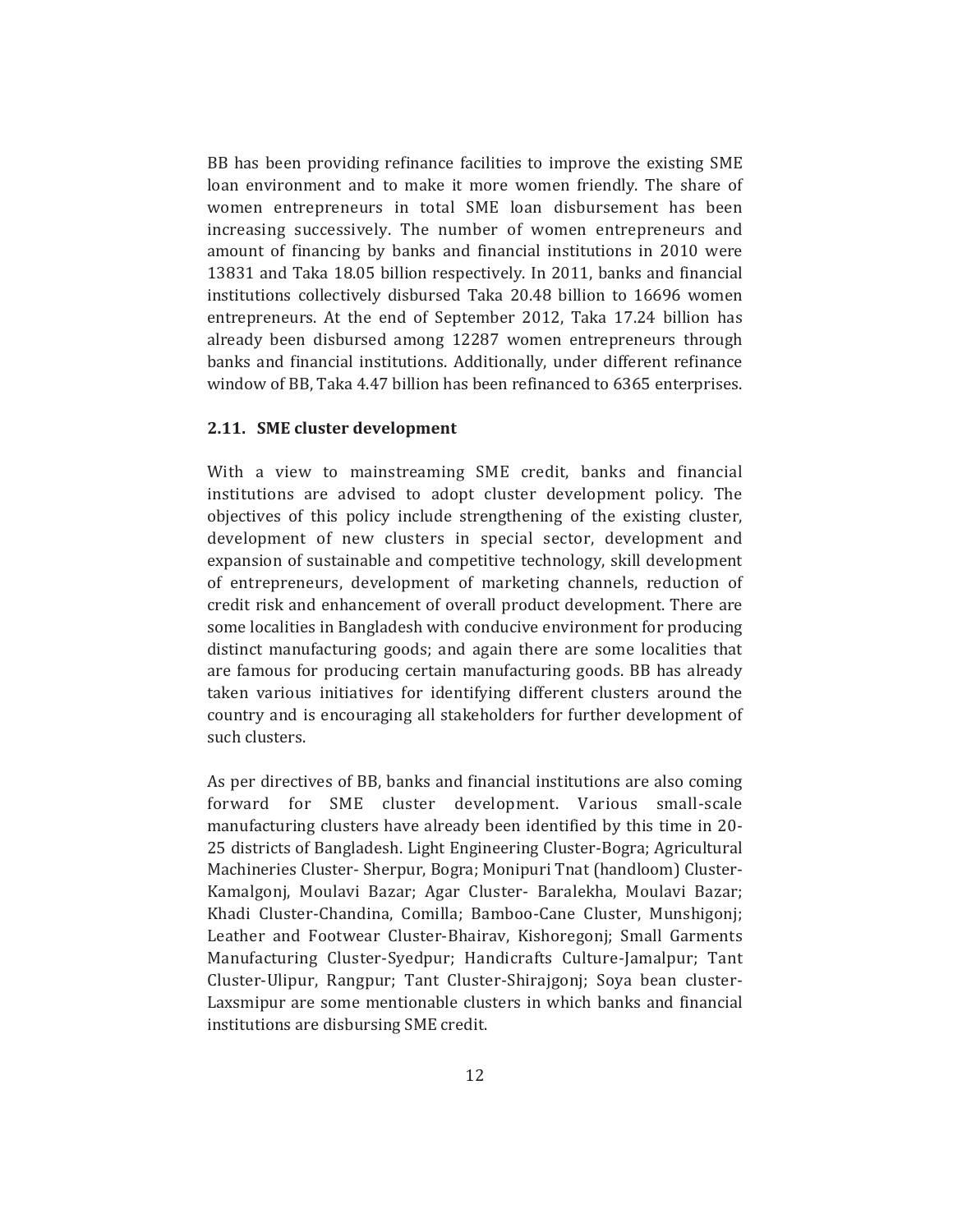#### 2.12. Customer interest protection

With a view to prompt resolution of the complaints against banking services at the customer level, to observe the level of satisfaction of the bank customers and to ensure improved customer services the 'Customers' Interest Protection Centre' (CIPC) was established in the head office of BB and in its branch offices in last March 2012. Since the inception of the CIPC complaints have been coming to this centre everyday through telephones, mobile phones, e-mail and by post too. The number of total complaints, received up to September 2012, is 3824 out of which 3018 complaints have been resolved by this time. The rate of resolution is 79 percent. In the CIPC with other devices of electronic communication a separate dedicated (hot line) number '16236' has also been provided. This hot line has been proved most fruitful for standardization of banking services. Recently a new department named 'Financial Integrity and Customer Services Department' has been opened for dealing with the complaints of the customers and clients of Banks and Financial Institutions more quickly and easily.

Besides, for the improvement of the standard of customer services the banks have been advised to rationalize the charges, realized from the customers, as far as possible and to display the chart of the deposit and the interest rate as well as the schedule of charges in the suitable and easily noticeable places in the banks and also in their respective web-sites.

#### 3. Automation of the banking system

BB has taken numerous innovative initiatives to build a country-wide modern technology based, efficient and more secured banking system including automated payment systems, online banking system, online CIB service, mobile banking, e-commerce, new services in the Information Technology (IT) sector especially outsourcing facility, etc. Installation of National Payment Switch software will be soon completed which will open new windows of e-commerce in Bangladesh.

#### 3.1. Modernization of payment systems and achievements

To address the growing demand for a fast, secure and state-of-the art payment system in Bangladesh, BB has introduced fully automated clearing settlement of interbank paper based and electronic fund transfers which is hugely facilitating branch based and mobile phone/smart card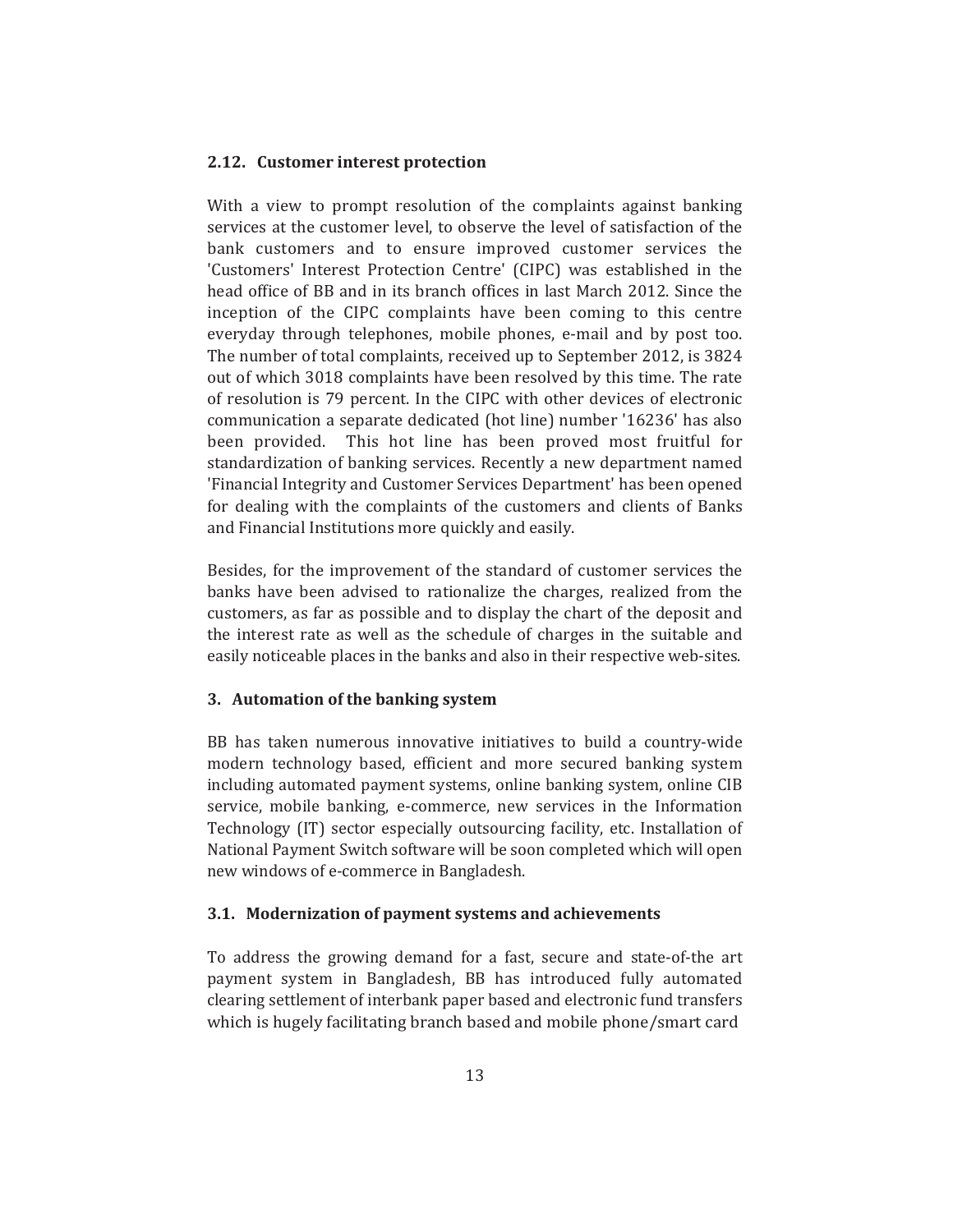based banking. Bangladesh Automated Clearing House (BACH), the first ever electronic clearing house came into operation on October 2010. It has two wings namely Bangladesh Automated Cheque Processing System (BACPS) and Bangladesh Electronic Funds Transfer Network (BEFTN).

#### 3.1.1. Bangladesh automated cheque processing system

With the participation of 47 banks of the country, BACPS started its activities within Dhaka clearing area since 07 October 2010. In this process all the clearing instruments, i.e., cheques, drafts, pay orders, dividend and refund warrant have been standardized. Each instrument was encoded with MICR (Magnetic Ink Character Recognition) line, which includes information on the amount, transaction code, clients account, routing number and the cheque leaf's serial number. Currently, 1.5 million (approximately) regular and 90 thousand high value cheques and other instruments are being cleared per month through BACPS. On an average, 95 percent of the clearing instruments are now being cleared through BACH.

#### 3.1.2. Bangladesh Electronic Funds Transfer Network

BEFTN is the most critical component in the development of a modern payments system infrastructure among the present initiatives. BEFTN started its 'Live Operation' on 28 February 2011. A wide variety of credit transfer applications such as payroll, foreign and domestic remittances, company dividends, retirement, bill payments, corporate payments, tax payments, government license fees and person to person payments as well as debit transfer applications such as mortgage payments, membership dues, loan payments, insurance premiums, utility bill payments, etc. are settled under the network. It brings down the operational cost, reduces risk and increases the efficiency of the payments process. Currently, approximately 200 thousands EFT-credit and 2 thousand EFT-debit transactions are being processed per month on an average with an increasing trend.

# 3.2. On-line banking

At present out of 47 banks in Bangladesh, 37 banks are fully online, 4 banks partially launched online services (selected branches are connected) while other banks are working on introduction of online services. Therefore, around 80 percent of the country's total banks are offering online banking services to their customers.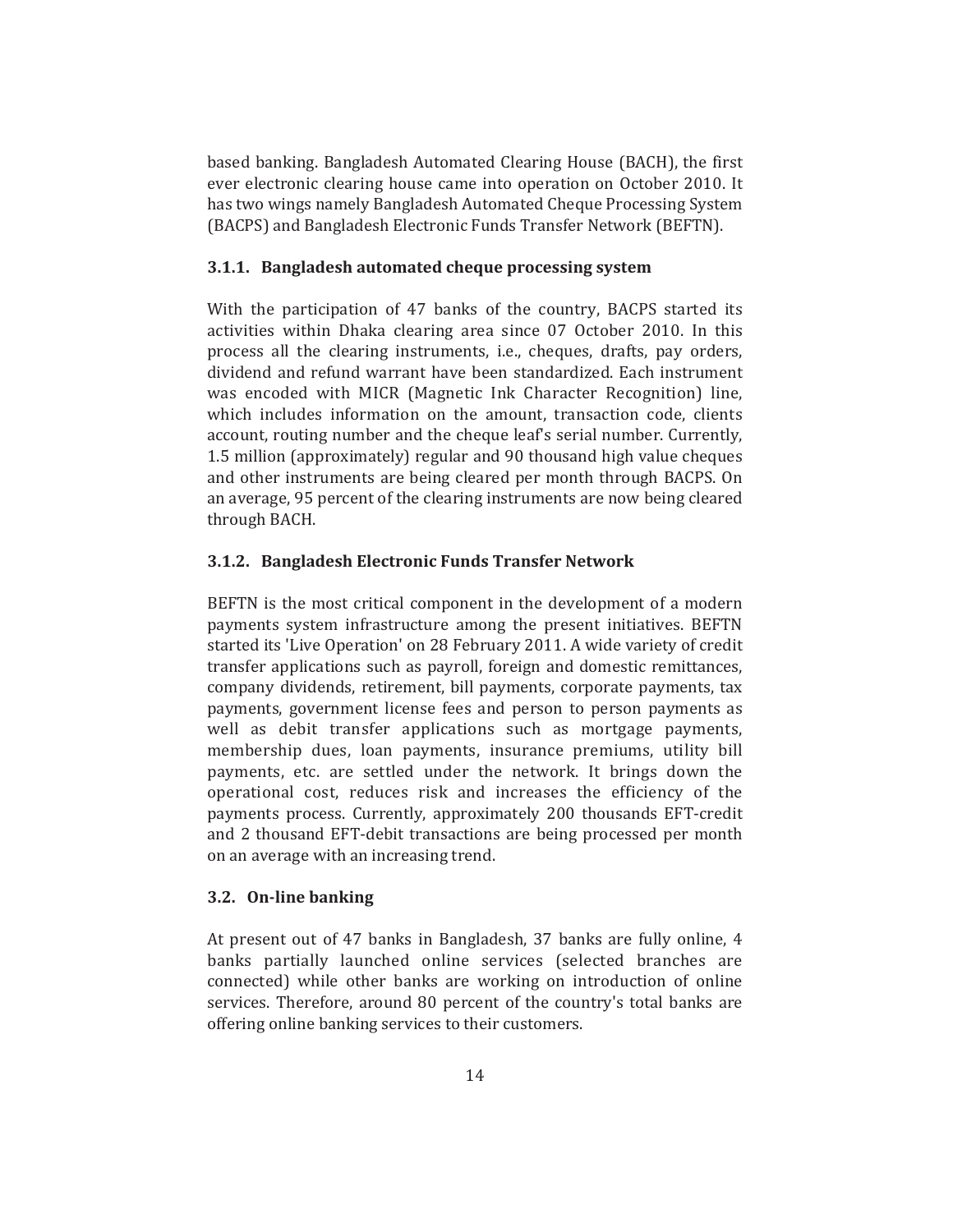### 3.3. On-line CIB service

In the past, long time was needed to provide the Credit Information Bureau (CIB) report by manual system. BB started the CIB online project since 06 December 2009 with the financial assistance of DFID. BB inaugurated highly desirable CIB online on 19 July 2011. Banks, financial institutions and entrepreneurs are already getting the benefits of this service. This service has been a great saver of time and cost of doing businesses for all banks. This is a web-based online solution through which banks and financial institutions can furnish credit information at any time around the year and they can access credit reports by searching online very quickly from their respective workstation.

Due to this system, banks and financial institutions are now able to collect credit information quickly through searching from their own institutions. With the help of online service, now it is possible to get a CIB report within few seconds. Banks and financial institutions are now able to disburse credit to their clients quickly because of quickening the process of getting CIB report.

#### 3.4. Mobile banking services

The mobile banking has been introduced to modernize the banking system of Bangladesh. This has been done for extending the banking services using the network of mobile operators in order to substitute conventional branch banking systems. Mobile Financial Services (MFS) are acknowledged worldwide for their cost-effectiveness and rapid transaction to extend opportunity of baking services in the remote rural areas. In order to bring the vast unbanked/under-banked population under the umbrella of formal financial service BB has taken steps to introduce bank-led mobile financial services. Disbursement of inward foreign remittance and domestic fund; payment of utility bills, salary, allowances, pension; buying and selling of goods and serves; balance inquiry; tax payment; Government subsidy payment and payment of the benefits of social safety nets can easily and quickly be provided through mobile financial services. The opportunity to provide this service 24 hours a day 7 days a week made it up-to-date and admired.

BB has taken many initiatives to make the MFS more effective. The 'Guidelines for Mobile Financial Services' was issued on 22 September 2012. Approval for starting MFS was given to 23 banks till date out of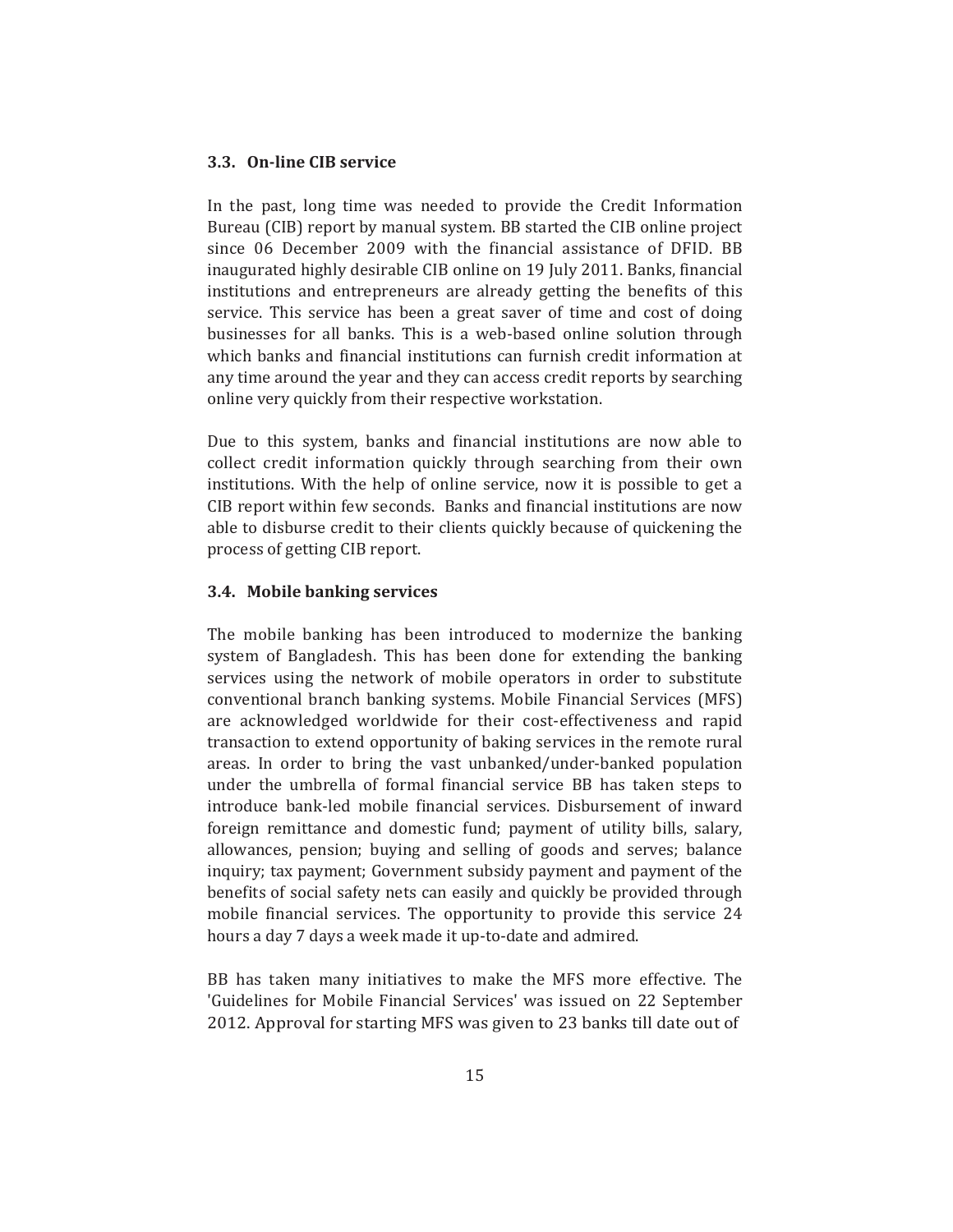which 14 banks have started the same. Approximately 1.5 million people have opened mobile banking accounts at present. Banks are offering different mobile services through thirty (30) thousand bank-agents countrywide. The total amount of transaction is about 10 billion taka per month and the daily volume of which is 350 million taka. Volume of transaction is increasing at a rate of 15 percent per month. Approximately 35 billion taka has been disbursed through MFS till date. The mobile network operators are collecting utility bills worth half a million per month which is increasing day by day. Approximately twelve (12) thousand railway tickets are sold per month using mobile financial services.

MFS has created the opportunity of fast and cost-effective transaction even to the remotest corner of the village as well as it has given access to modern banking services to the rural poor including the social safety net beneficiaries. It is also promoting the habit of savings of the rural people. In this way, each mobile phone is turning out to be a small bank contributing positively to the increased fund-flow to the rural areas of the country. As a result, rural economy is being rejuvenated widening the real base for participatory growth of the country.

# 3.5. e-Commerce

BB issued a circular in November 2009 stating specific e-commerce operations which can be offered by the scheduled commercial banks of Bangladesh for online utility bill payment from client's accounts to recipient's accounts, online money transfers from one account of a client to his/her another account in the same bank, collection of money from/to buyer's bank account to seller's bank account for purchase/sale of products under e-commerce system, transaction via internet using credit cards in local currency, etc. Two banks have already started ecommerce activities whereas the remaining banks are getting ready to start e-commerce at the earliest.

#### 3.6. National payments switch

The decision for establishing National Payment Switch (NPS) has been taken within the scope of national information and communication policy in order to make the payment systems of Bangladesh more efficient and dynamic. Necessary hardware for NPS has already been set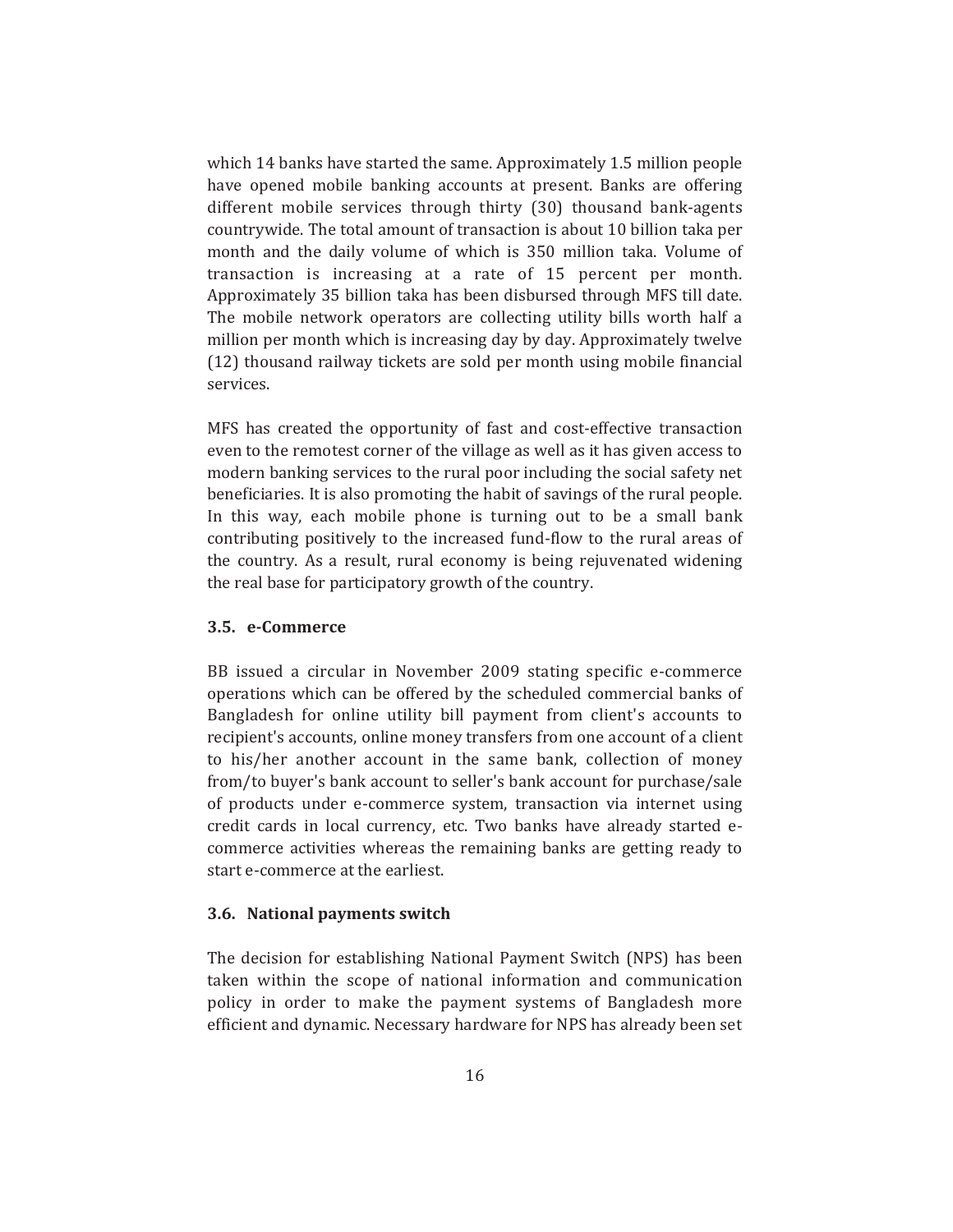up and installation of switch software is going in full swing. The switch is expected to create a single, integrated and effective platform for settling interbank electronic payments derived from different channels such as Automated Teller Machine (ATM), Point of Sale (POS), internet, mobile application, etc. Because of which, country's e-commerce activities are expected to be safer, faster, sophisticated and reliable through the electronic settlement of all financial transactions. NPS will act as a mother switch in the country. It will connect all the child switches already in place in the private sector. This will also connect the epayment gateway of Public Accounts Department (PAD) of BB. BB strongly encourages that all the commercial banks within the territory of the country connect to all the international gateways, e.g. VISA, MasterCard, Maestro etc. only through NPS.

#### 4. Automation in Bangladesh Bank

BB proved itself as an advanced organization in the pace of technological development. The Central Bank Strengthening Project (CBSP) started in late 2003 with financial assistance of the International Development Association (IDA) to achieve the goal of automating its business process along with infrastructural and capacity building of BB. Substantial progress has already been made in its implementation during the last four years. Now BB has more than 150 servers, around 4000 PCs and sufficient number of printers & scanners. The process of providing laptops to all officials is in order. Implementation of CBSP is expected to be completed by December 2012. By then BB will be fully automated. The World Bank considers this project of BB as the most successful one of all projects taken in Bangladesh in recent time.

#### 4.1. Networking

The network is running successfully since 17 May 2010 under the package of network access switch. All the departments of the head office and branch offices have been connected through LAN or WAN. Around 4 thousand computers are now connected in the network system where the designated staff can log in to work. It has also ensured the security and availability of the information reserved in BB through implementing the establishment of advanced data centre and disaster recovery site within the network. The network has given opportunity to the employees of BB to be connected with the international information highway. It has brought swiftness in executing overall function of BB as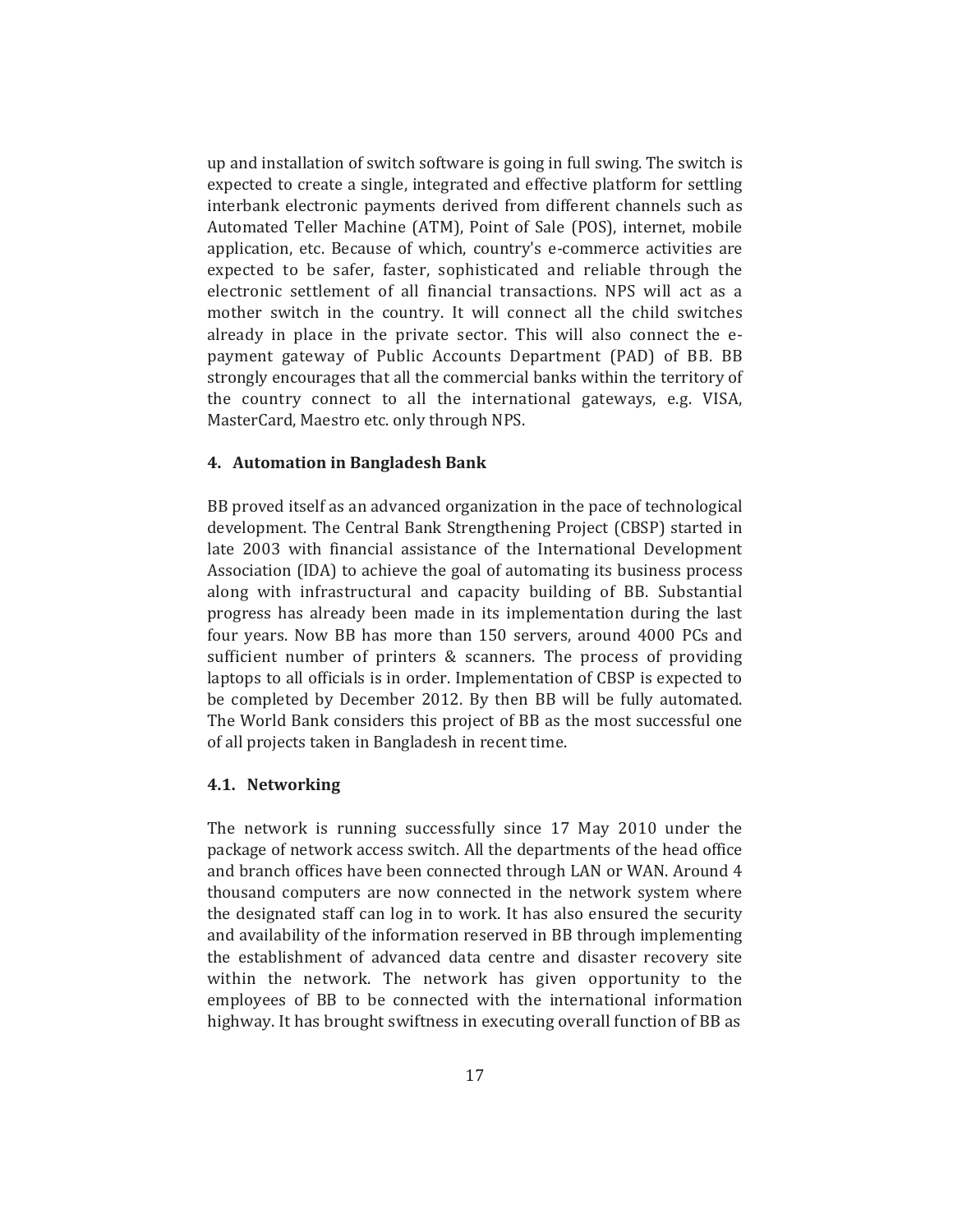well as it has been helping promotion of skills and development of knowledge-based talent of the BB officials. Apart from this, video conference at home and abroad is being possible by this network.

#### 4.2. Enterprise Resource Planning (ERP)

BB has been preparing financial statement electronically following the international standard by Systems, Applications & Products (SAP) of Enterprise Resource Planning. ERP is facilitating electronic accounting, budgeting, accounts payable, accounts receivable, cash management, fixed assets management, human resources management, budget and cost centre accounting, material management etc. It is playing a supporting role to improve BB's entire working skills. Now the BB officials can get complete information regarding salary statement, accounting of the advance taken, various personal information sitting at their desk by the system. Procurement of BB has also been completed through the automated process improving the efficiency and transparency of BB's procurement process.

#### 4.3. Core banking applications

Banking application software has already been implemented to automate BB's entire banking activities. Most of the financial transactions of the government are accomplished electronically through it. For example, government debt from the bank system i.e., debt management through treasury bills/bonds; treasury bill/bond sale, repurchase, secondary trading; foreign exchange reserve management; prize bond, sanchayapatra, wage earners bond, various investment bond sale, profit disbursement and realization etc. are being done electronically.

#### 4.4. Enterprise Data Warehouse

Enterprise Data Warehouse (EDW) is an advanced technology based data warehouse, used as a central data center for collection of information from banks and financial institutions through online system. preservation, electronically run analysis. All types of macroeconomic data such as import, export, remittance, inflation data and banking data, monetary policy, banking supervision, credit information, and research based data are centrally preserved and processed by the EDW. Bank and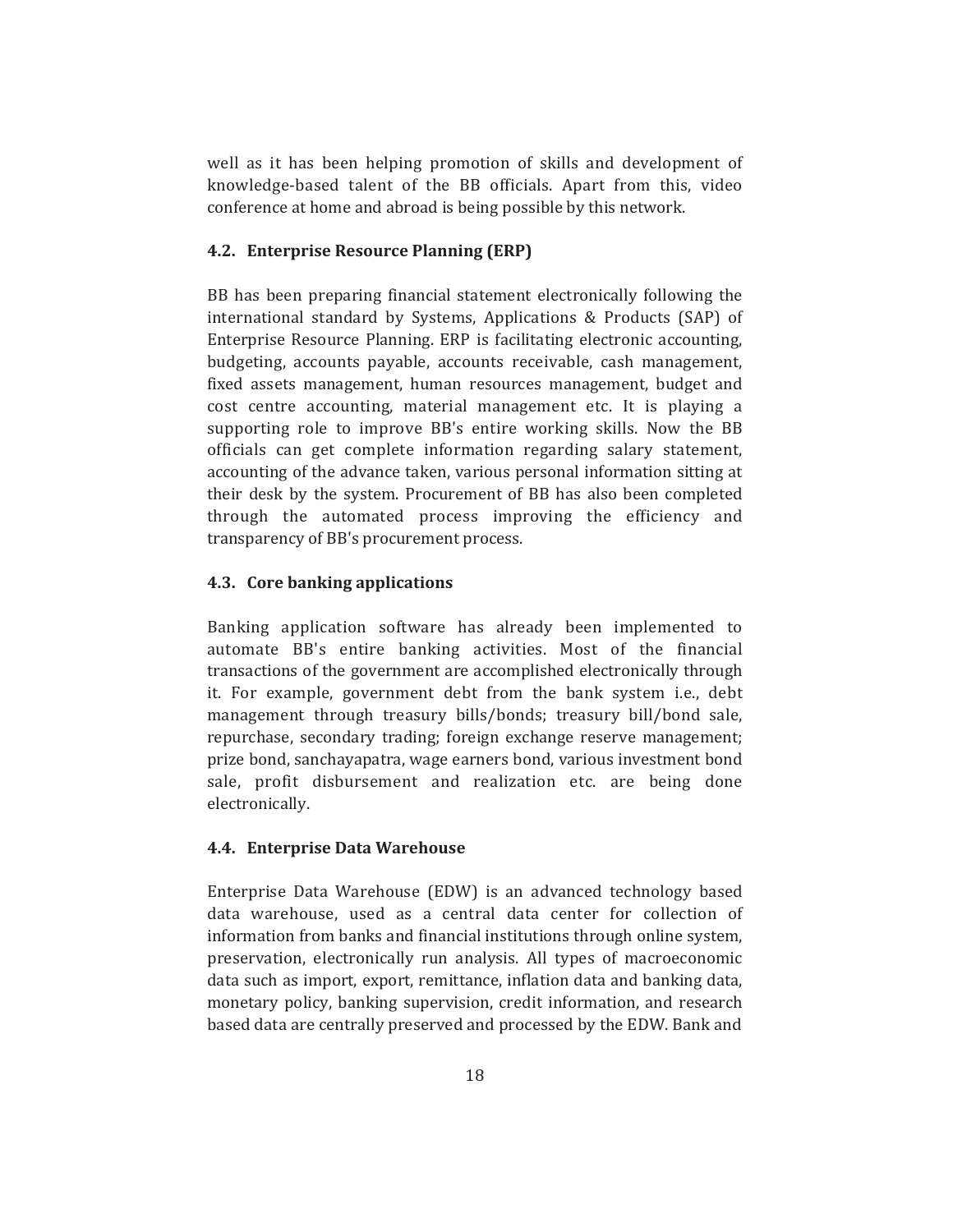financial institutions are having facilities to upload their various information from own offices by using web portal. Monetary policy, currency management, bank supervision policy decisions, etc. of central bank can be made quickly by using this information. Data preserved in this data center can be used for research works at national and international level. Forecasting and preparation of various reports through data analysis, data mining, and data modeling by using diverse tools, time series analysis and other research-based work can now be accomplished by the EDW.

# 4.5. Website and intranet development

The BB website launched in 2001 of its own accord has been redesigned recently with latest technology. It has already been praised by most users as a rich and informative website. The website contains all up-to-date information necessary for financial and economic research purposes. Intranet in BB has been improved beside its website as a strong base of information management. It helps to take decision and execution process by providing, reusing & sharing data at timely manner. News regarding economy and financial sector published in various daily newspapers are downloaded everyday in the intranet. Besides, up-to-date information related to foreign exchange reserve, exchange rate, monthly inflation rate, remittances by Bangladeshi nationals are shown here through graph and charts. Digital versions of various guidelines, circulars, forms etc. are also displayed in the intranet.

BB connected intranet with various softwares created by its own inhouse knowledge resource has been proved useful for its officials who can get required information sitting at their desk. The issuance of access pass has been modernized through online request by the designated officials on behalf of the visitors to enter the building. All internal office/administrative circulars or orders of BB are now uploaded directly in the intranet with discontinuation of hardcopy circulation of the same. For this, employees of head office along with all branch offices can quickly complete their tasks having knowledge about these circulars as soon as they are uploaded avoiding unnecessary printouts or cyclostyles saving huge amount of papers in line with the green banking idea.

## 5. Green banking initiatives

Bangladesh is committed to pursue low-carbon green development without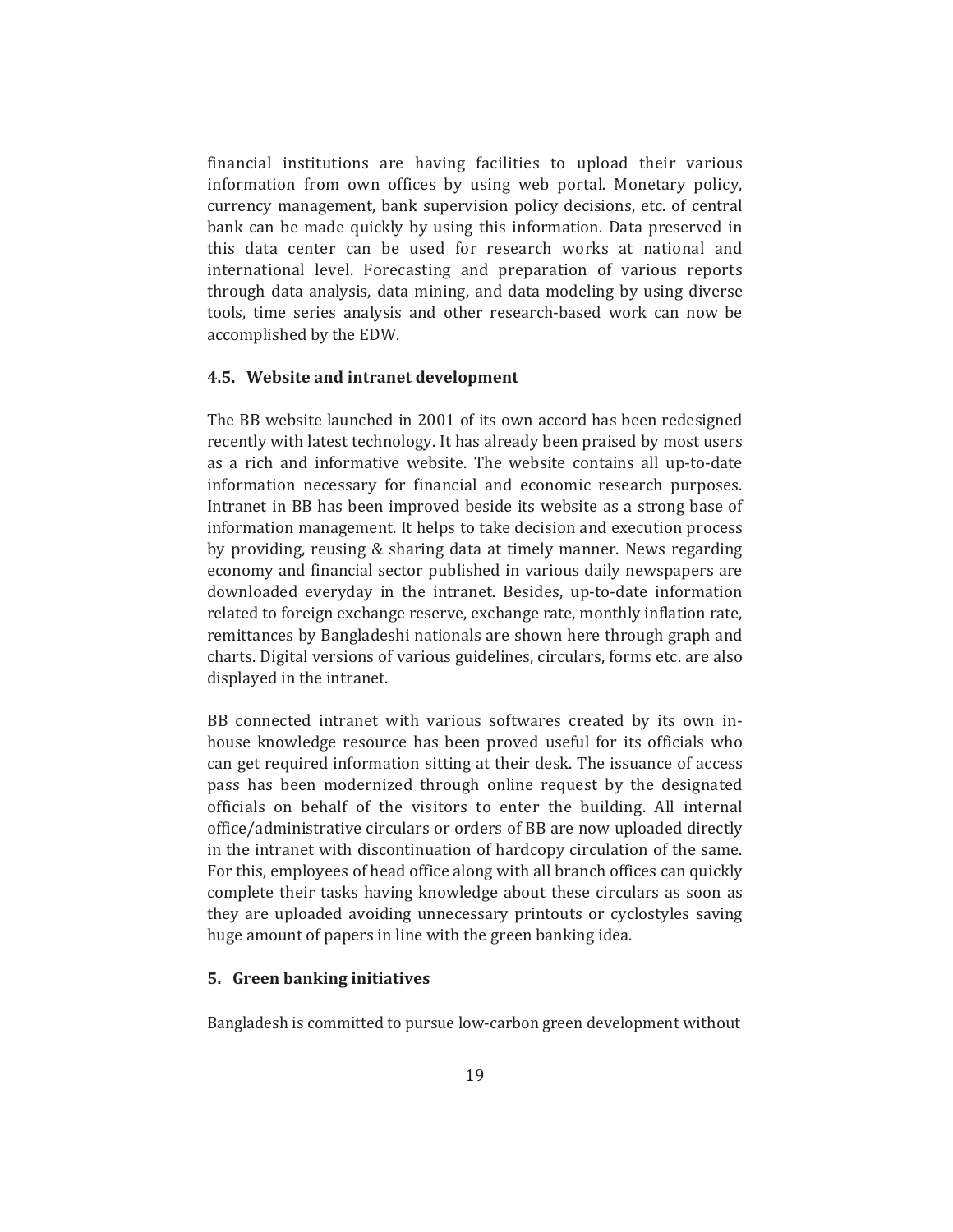compromising the imperative of faster economic growth and social development. Development strategies of Government of Bangladesh laid down in the Perspective Plan and the Sixth Five Year Plan declare clear commitment of pursuing sustainable growth. The country's vulnerability to floods, cyclones and to the threat of inundation of large coastal areas from global warming driven sea level rise makes sustainability a prime development concern.

Financing practices can crucially influence the speed of adoption of environmentally sustainable output practices in the real economy. Aware of its responsibility of putting in place socially and environmentally responsible practices in the financial sector, Bangladesh Bank, the central bank of Bangladesh, has spearheaded adoption and promotion of green banking practices throughout the financial sector, towards safeguarding environmental sustainability. As a regulator of financial sector, the central bank already proceeded a long way in implementing green banking. Banks in Bangladesh have enthusiastically responded to Bangladesh Bank's guidance towards green banking, with steps in environmentally responsible financing that are beginning to make profound impact on environmental practices in the real economy.

The central bank issued policy guidelines for green banking in February 2011. According to the guidelines, all operating banks and financial institutions need to take effective measures to conduct environment friendly banking activities in the country. Bangladesh Bank has also issued a common reporting format to all the commercial banks to report green banking activities including the extent of carbon footprint in a structured way. Banks and financial institutions now regularly submit a quarterly report to Bangladesh Bank on their performance of green banking activities.

Under green banking initiative, BB has launched a revolving refinance scheme amounting to BDT 2.0 billion so that banks and financial institutions may provide financing facility to solar energy, bio-gas, Effluent Treatment Plant (ETP) and Hybrid Hoffman Kiln (HHK) sector at a very convenient as well as concessional rate. From this scheme BB refinanced a total of Taka 801.1 million to 24 banks and one non-bank financial institution.

Proper compliance of green banking policy has taken into consideration to judge the management capacity of banks and financial institutions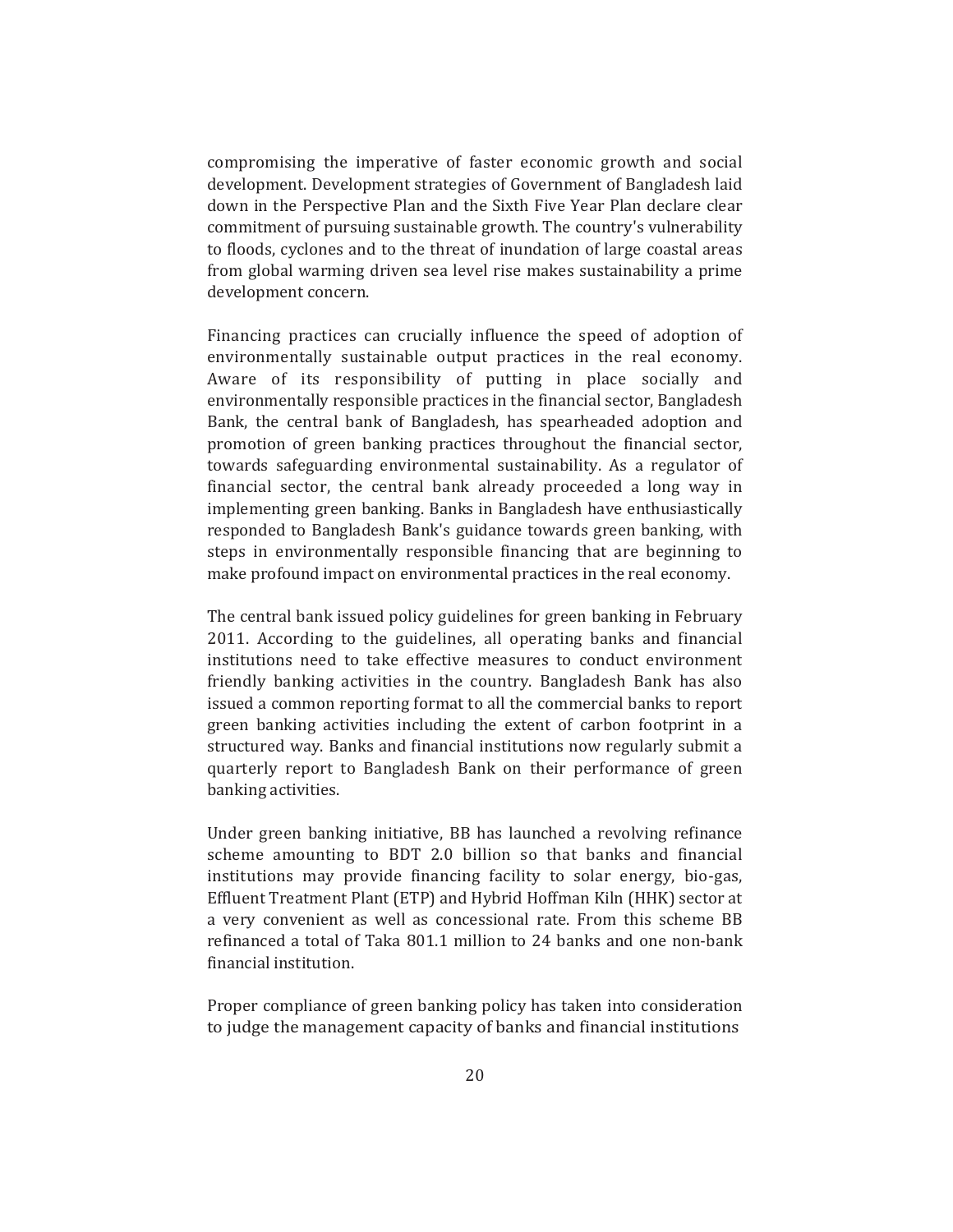while computing CAMELS rating. The top 10 banks have been graded annually on the basis of their overall green banking activities and uploaded their names in BB website as well. Green banking activities of a bank are being considered seriously at the time of approval of its new branch. BB's IT based green banking initiatives through online banking, ebanking, e-commerce, online CIB, automated clearing house, mobile banking, e-tendering, e-recruitment, etc have reduced the use of paper which eventually save our valuable forest. On the other hand, it reduces printing and postal costs significantly. BB has issued the Environmental Risk Management (ERM) guidelines in 2011 for banks and financial institutions to adopt risk management practices to safeguard against inevitable environmental concerns. Financing to establish ETP in any industry has considered as CSR activities of banks and financial institutions. To face the challenges of global climate change, BB has given several instructions to banks and financial institutions through the Agricultural and Rural Credit Policy.

#### 6. Achievement of satisfactory sovereign rating

Bangladesh received favorable credit ratings of BB- and Ba3 from Standard and Poor's and Moody's respectively in 2010. While many rich countries received downgraded credit ratings during and after the global financial crisis, Bangladesh's ratings remained unchanged in 2011 and 2012. According to a statement of Standard and Poor's, 'Bangladesh stands only behind India in South Asia.' Extracts from Moody's full report illustrate, 'track record of macroeconomic stability and growth prospects', 'record of full and timely debt repayment to its creditors', 'to alleviate external pressures the authorities moved by tightening monetary policy, restraining import demand and greater exchange rate flexibility' and 'a largely stable banking system that poses manageable contingent risks to the governments balance sheet'.

#### 7. Concluding remarks

The developmental role played by BB as narrated in the preceding pages amply indicate that this role of a central bank can be carried out without conflict with the primary role of preserving monetary and financial stability. The social responsibility driven financial inclusion campaign launched by BB serves to keep productive sector away from involvement in speculative financing that eventually leads to asset price bubbles creation. Central bank's developmental role, therefore, act as an in-built stabilizer of the financial system; helping avert situation like those creating the global financial crisis of 2008-2009.